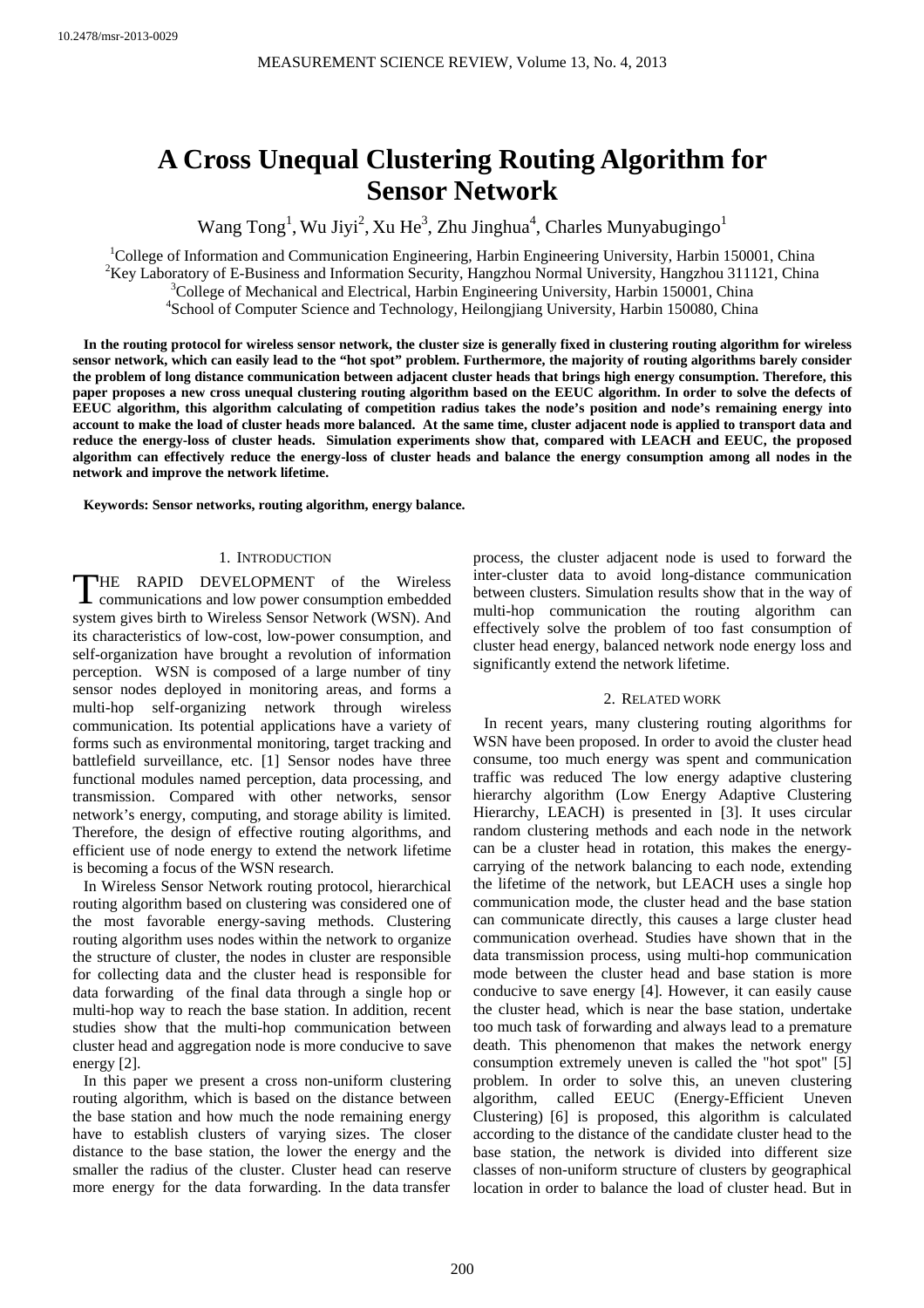the cluster head election, the residual energy of the nodes is not considered, and the iterative phenomenon can be raised easily in the clustering process, and the overhead of clustering is relatively large. Thereafter people have been oriented on these algorithms. Taking the deployment model into consideration, the ant colony algorithm is applied [7] to optimize the energy consumption of each node in the network. Although the simulation shows that it can prolong the survival time of the network, manual deployment limits its application in a real environment. An adaptive clustering algorithm based on load balance is proposed in [8], the cluster radius, residual energy, and the spacing between cluster heads have been considered in the cluster head selection. The residual energy of neighboring nodes has been taken into account in [9]. The cluster head is selected by the node which has most residual energy, and the size of the cluster is also limited [10].Then, according to the principle of energy balance network, EBCA (Energy Balancing Clustering Algorithm) [11] sets the node energy threshold to select a cluster head, and to certain extent, it can balance the overall energy consumption of the network; but it is not the optimal path selection and it is relatively complex. In order to avoid the energy hole, the transmission way inspired by residual energy cooperation has been put forward [12], it just points at the "hot spot" problem. However, the long distance communication problems when transmitting data between clusters have not been considered in these routing algorithms.

In order to solve the above problems, a Cross Unequal Clustering Routing Algorithm for Sensor Network (called CUCRA) is proposed in this paper. Compared with the EEUC algorithms, CUCRA has improved EEUC and has the following advantages: (1) the residual energy of nodes is introduced when EEUC competition radius is computed in order to effectively balance the energy loss of the nodes within the network; (2) it enhances the EEUC cluster construction process so as to improve the converge speed; (3) cluster crossing nodes between the clusters are used to forward data, which can successfully reduce the longdistance communication spending, thus prolonging the lifetime of the whole network.

# 3. SYSTEM MODEL AND ANALYSIS OF EXISTING PROBLEMS

## *A. c System model*

Above all, the Network Model is introduced. Assume that the wireless sensor network consists of N nodes. Nodes are distributed in the area of a fixed size. Assume the *i*-th node is  $s_i$ , and the node set  $S = \{s_1, s_2, s_3, ..., s_{N-2}, s_{N-1}, s_N\}$ ,

 $|S| = N$ . In addition, the wireless sensor network has the following properties:

- 1) The network has only one base station or sink node located outside the sensing area. After the deployment of the base station and nodes, they cannot be moved.
- 2) All nodes have the same properties and functions. Each node has a unique identifier.
- 3) Node does not need to have the GPS function to obtain precise location information.
- 4) Wireless transmit power can be controlled, a node can adjust the size of the transmit power based on distance.
- 5) The link is symmetrical. If transmit power is given, the sensor node can calculate the distance from the transmission source based on signal strength.

In this paper, the wireless channel model in [13] - Radio Hardware Energy Dissipation - is applied. The model assumes a threshold  $d_0$ . And if the distance *d* between nodes is shorter than  $d_0$ , then the energy consumed by the node for sending data is proportional to the square of the distance between two nodes. If  $d > d_0$ , the energy consumed by the node to send data is proportional to the fourth power of distance between two nodes. These two different energy loss calculation models are known as the free space model and multi-path fading model.

Node *A* to node *B* sends *l* bytes of data, the distance between two nodes is *d* , the energy loss is:

$$
E_{Tx}(l,d) = E_{Tx-elec}(l) + E_{Tx-amp}(l,d)
$$
  
\n
$$
= lE_{elec} + l\varepsilon_{amp}f(d)
$$
  
\n
$$
= \begin{cases} lE_{elec} + l\varepsilon_{fs}d^2, d < d_0 \\ lE_{elec} + l\varepsilon_{mp}d^4, d \ge d_0 \end{cases}
$$
 (1)

Node *B* receives the energy consumed by the *l* bytes of data:

$$
E_{Rx}(l,d) = E_{Rx-elec}(l) = l * E_{elec}
$$
 (2)

Threshold  $d_0$  determined by (3) is as follows:

$$
d_0 = \sqrt{\frac{\varepsilon_{fs}}{\varepsilon_{mp}}} \tag{3}
$$

In the above equation,  $E_{\tau}$   $(l, d)$  means the energy consumed by sending *l* bits of data to the distance *d* away from its position;  $E_{Tx = elec}$  (*l*) means the energy consumed by starting the wireless transmitter circuit;  $E_{Rx$ -elec (*l*) means energy consumed by the Receiver circuit;  $E_{T_{x-qmp}}(l, d)$  means the energy consumed by enlarging the transmission signal;  $E_{elec}$  means energy consumed by transmission circuit and receiving circuit to send or receive per-bit data;  $\varepsilon_{\text{mm}}$  means multiple of the signal amplifier;  $\varepsilon_{fs}d^2$ ,  $\varepsilon_{mp}d^4$  means radio power amplifier loss.

## *B. Analysis of existing problems*

Because wireless sensor network node energy is limited, how to make efficient use of node energy so as to extend the network lifetime has become an important indicator of WSN routing designs [14]. However, current routing algorithms have more or less the following three issues.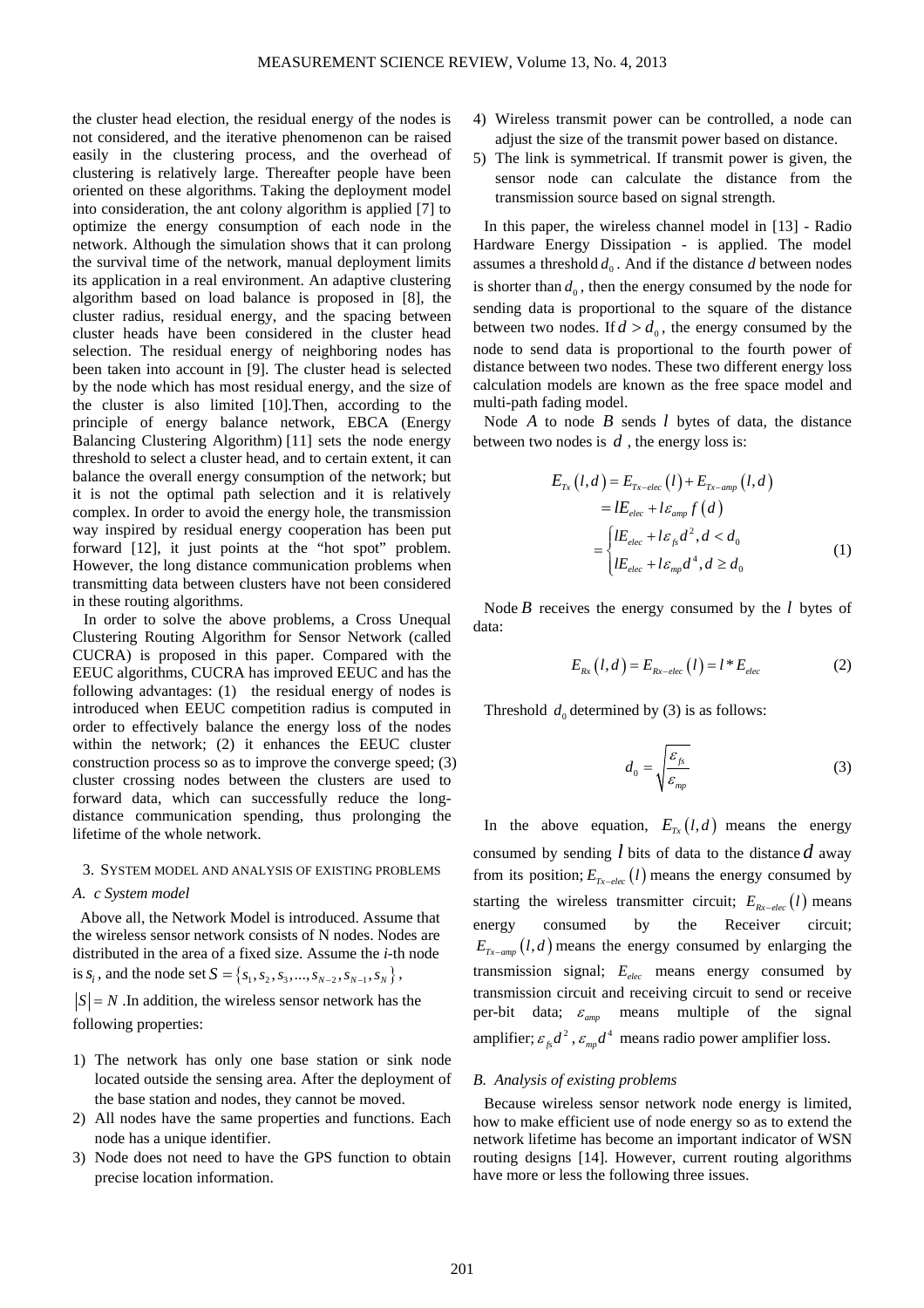First, the general clustering routing algorithm is divided into two processes: Cluster building process and data transfer process [15]. Even if there is unequal clustering, only the distance from the base station or node residual energy is considered for one situation in the formation of cluster size. Thus, the cluster size does not possess the flexibility and dynamic nature resulting from uneven network energy loss.

Second, according to the wireless transmission model, if the transmission distance is greater than  $d_0$ , the energy loss is the fourth power of distance. During data forwarding between clusters, if distance between cluster head is greater than  $d_0$ , it will result in long-distance communication between the clusters, cluster head energy is lost quickly, and this loss affects the cluster and the whole network and hence, shortening the network lifetime.

Third, in the WSN, node's ability of computing, storage, and its energy are limited. Existing algorithms are too complex in routing address, while nodes with high computational and storage capacity are required.

#### 4. CROSS UNEQUAL CLUSTERING ROUTING MECHANISM

For the above problems, CUCRA has taken some action, which will be discussed here. The CUCRA is composed of three parts: hierarchy network structure establishment, Clustering mechanism, and Multi-hop transmission.

#### *A. Hierarchy network structure establishment*

After sensor nodes are deployed in the sensing area, base stations broadcast a "hello" message across the sensing area and the entire network is divided into the domain of *m* equivalent width with different level. The closer to the base station the higher level of the domain, as shown in Fig.1.



Fig.1. CUCRA domain structure

The Node calculates the distance to the base station according to the received signal strength, and it determines their domain. The Base station according to (4), (5) in order to calculate the upper and lower boundaries of each domain:

$$
UB_i = d_{\min} + i \times \frac{d_{\max} - d_{\min}}{m}, i = 1, 2...m
$$
 (4)

$$
LB_i = d_{\min} + (i-1) \times \frac{d_{\max} - d_{\min}}{m}, i = 1, 2...m
$$
 (5)

 $UB_i$  is the upper boundary of the domain *i*,  $LB_i$  is the lower boundary of the domain *i*.  $d_{\min}$ ,  $d_{\max}$  are the shortest and the longest distance between sensing area and the base station, respectively. Assume that the distance between node *j* and the base station is  $d_i$ , if  $LB_i < d_i < UB_i$ , then the node belongs to the domain *i*.

## *B. Clustering mechanism*

In the clustering process, the algorithm uses the mechanism of competition based on the distance to the base station and remaining energy, the nodes in the network calculate the competition radii which are also known as cluster radii. The competition radius of node *i* is given by the following equation.

$$
R_{\text{tmp}} = \left[ \varepsilon_1 \left( 1 - c \times \frac{d_{\text{max}} - d(s_i, BS)}{d_{\text{max}} - d_{\text{min}}} \right) + \varepsilon_2 \times \frac{E_{\text{residual}}}{E_{\text{init}}} \right] \times R_0 \tag{6}
$$

Among them,  $d_{\min}$  and  $d_{\max}$  are the shortest and longest distance between sensing area and the base station, respectively.  $d(s_i, BS)$  is the distance from node *i* to the base station. *c*,  $\varepsilon_1$ ,  $\varepsilon_2$  is a constant between 0 and 1.  $R_0$  is the system setting of the cluster radius. From (6) can be seen that the cluster radius  $R_{cmp}$  of node varies with residual energy of node and the distance between nodes to the base station. That is to say, the closer it is to base station, the lower is the residual energy and the smaller is the radius of the clusters.

The clustering algorithm process for CUCRA will be specifically explained according to the following pseudocode and Fig.2. In the first stage, the node generates a random number between 0 and 1. If the random number is less than *T*, then the node is chosen to become a candidate. Then, in the next stage, the candidate sends a message of (COMPETE\_HEAD\_MSG) in its competitive range, which parameters include location, competition radius and residual energy of node cluster head according to the (6). In stage three, if node *i* can receive a message of (COMPETE\_HEAD\_MSG) from node *j*, and the distance between both nodes is less than any competition radius of each other, then node *i* stores node *j* in  $S_{ct}$ . In stage four, the node *i* compares its own energy with the energy of each node in  $S_{ct}$ . If the energy of node *i* is larger than any node stored in  $S_{ct}$ , then the node *i* becomes a cluster head and releases a message of FINISH\_ELECT\_MSG within its cluster radius; otherwise the node *i* is electoral defeated. In stage five, after cluster head election, the Non-cluster head which received a message of (COMPETE\_HEAD\_MSG) chooses to join the nearest cluster head according to the information within (COMPETE\_HEAD\_MSG); if there is a Non-cluster head which received more than one message of (COMPETE\_HEAD\_MSG), then it selects one with the largest signal strength as its own primary cluster head and selects the cluster head with lower than it's own signal strength as its own sub-cluster head which will be a crossing node for two adjacent clusters, so it forms the CUCRA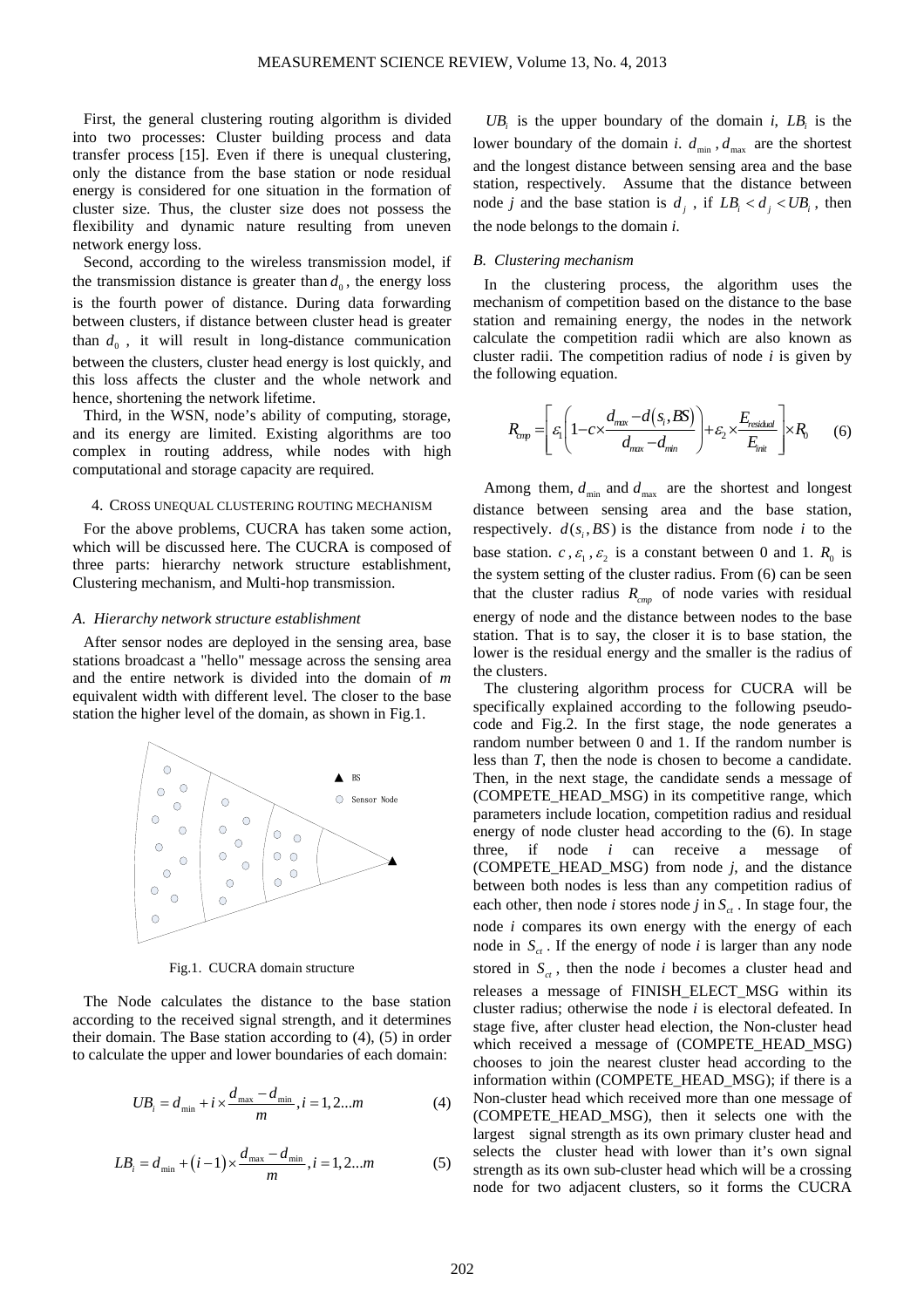clustering structure in Fig.2. where the solid node is the cluster head, the hollow one is the normal node and the star is the crossing node.



Fig.2. CUCRA clusters structure

The pseudo - code of CUCRA clusters is as follows:

 $1. \alpha \leftarrow \text{rand}(0.1)$ 2.if  $\alpha < T$  then 3. beCandidateHead ← True 4.endif 5.if beCandidateHead = True then 6. Send(COMPETE\_HEAD\_MSG) 7.endif 8. S<sub>i</sub> receiving a COMPETE\_HEAD\_MSG from node *j S* 9.if  $d(s_i, s_j) < s_i R_{cmp}$  and  $d(s_i, s_j) < s_j R_{cmp}$  then 10. Add  $s_i \rightarrow s_i.S_{ct}$ 11.endif 12.while beCandidateHead  $=$  True then 13. if  $s_i$  *ResidueEnergy* >  $s_j$  *ResidueEnergy*,  $∀s_i ∈ S_{ct}$  then 14. *s<sub>i</sub>* .Send(FINISH\_ELECT\_MSG) and Exit 15. endif 16.end while

# *C. Multi-hop transmission*

After Network cluster class structure is established, each cluster head in the local environment establishes a set of adjacent cluster heads  $G<sub>ch</sub>$  and a collection of crossing nodes in the cluster *Cnodes* . Multi-hop communication between layers for data transmission is proposed in CUCRA. The cluster inner node will send the collected data directly to data cluster head, and the cluster head on this layer then sends the data to the cluster head of the upper layer, until the data reaches the base station. In the construction of multihop path between cluster heads, when the cluster head *s*, chooses the next hop path, the forwarding strategy is as follows:

- 1) If  $s_i$  is located on the first floor, then it sends data directly to the base station.
- 2) If  $s_i$  is located in the other layers, and  $s_i$  *G*<sub>ch</sub> in the presence of a certain layer so that  $d^2(s_i, s_j) + d^2(s_i, BS)$ is the minimum cluster head, and  $s_i$  will select  $s_i$  as the next hop.
- 3) When  $s_i$  selects  $s_i$  as the next hop, if  $d(s_i, s_j) > DIS\_MAX$ , then  $s_i$  searches whether  $S_i$ . $C_{nodes}$  is the element of both cross-node clusters or not. If there exist the crossing nodes, they are selected as a bridge for both data forwarding. If  $d(s_i, s_j) < DIS\_MAX$ , then  $s_i$  sends data directly to the *<sup>i</sup> s* .
- 4) If  $s_i G_{ch}$  there is no next level cluster head, then *<sup>i</sup> s* forwards the data to the same layer from its nearest cluster head, otherwise, the data is forwarded directly to the base station.

# 5. ALGORITHM ANALYSIS AND SIMULATION ANALYSIS

## *A. Algorithm analysis*

In this section, we will analyze the complexity of CUCRA compared with the classic EEUC algorithm.

On the one hand, we focus on the message complexity of CUCRA. At the beginning of clustering, there are  $N \times T$  nodes as candidate cluster head and it  $\text{need}$   $N \times T$  competition news broadcast COMPETE\_HEAD\_MSG. However, *K* nodes are elected as the actual cluster head and need to broadcast *K* competition to end message FINISH\_ELECT\_MSG. As a result, the clustering process message overhead that need to be broadcast is  $N \times T + K$ , while the message overhead of the EEUC algorithm is  $(2T+1)K$ . Therefore, compared with EEUC algorithm, CUCRA clustering overhead is relatively small. In addition, the EEUC need several iterative messages to complete the selection of cluster head while the CUCRA does not need as much, so that its convergence speed is faster.

On the other hand, unlike the EEUC algorithm, CUCRA considers the residual energy of the nodes in the competition of the radius  $R_{\text{cmp}}$ . The competition radius of the candidate cluster head is determined by both the candidate cluster head and the distance between the base station and its remaining energy. With the operation of the network, the farther away the node is from the base station, the smaller is the cluster which is built by the cluster heads with less residual energy. The parameter  $\varepsilon_1$  and  $\varepsilon_2$  determine the influence on competition radius. When the value of  $\varepsilon_1$  is 0, the radius of the competition is only determined by the residual energy of candidate cluster head, and when the value of  $\varepsilon$ , is 0, the radius of the competition is determined only by the candidate cluster head and the base station distance. For different network sizes, optimal values of parameters are also different. According to the simulation scale of this paper, a large number of experiments shows that the network has a good performance when the value of  $\varepsilon_1$  and  $\varepsilon$ , are 0.6 and 0.4, respectively.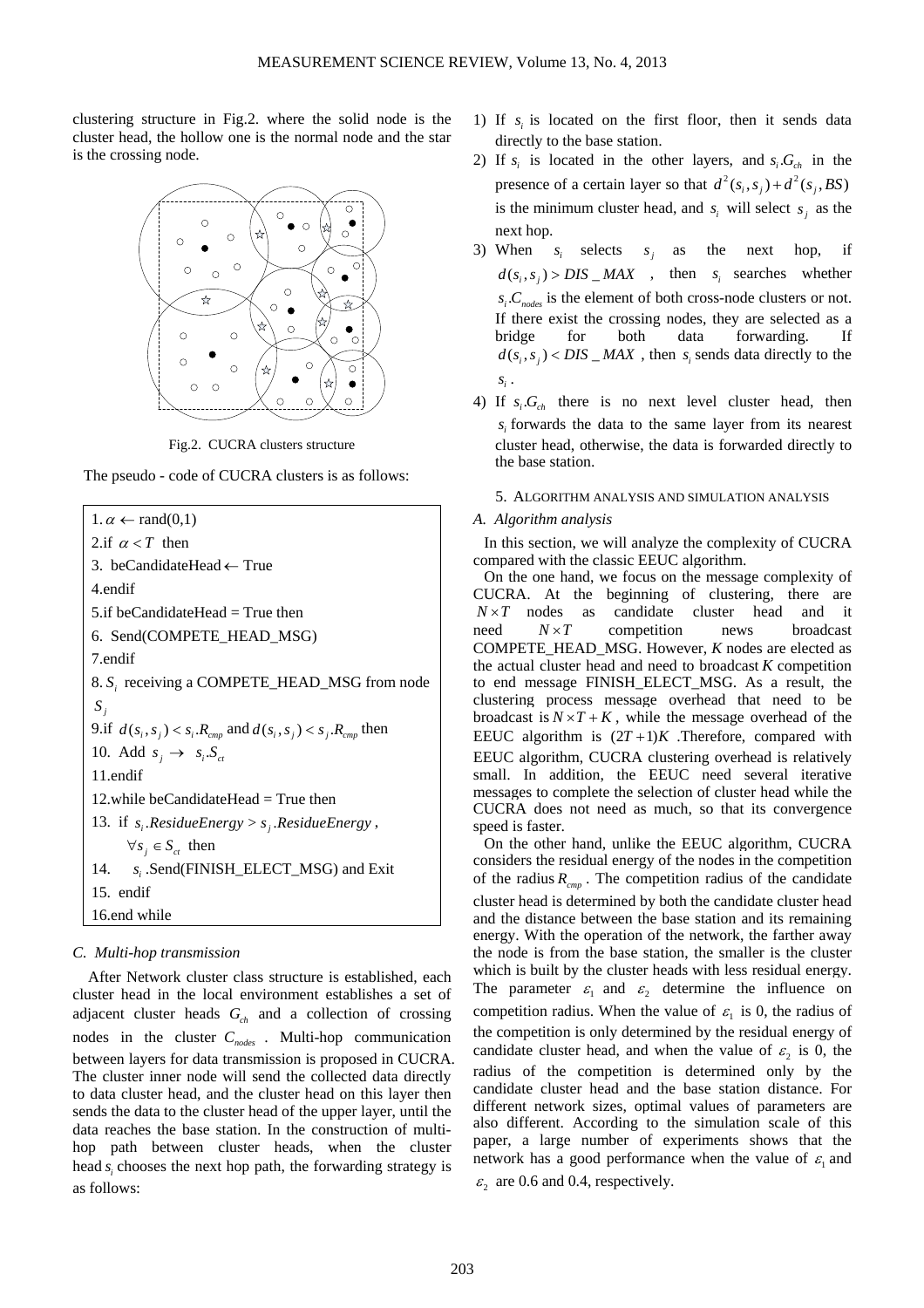#### *B. Simulation parameter set*

This paper simulated and compared CUCRA with LEACH and EEUC algorithms by MATLAB. For simplicity, assuming that we use the ideal MAC protocol and ignore the packet loss, the collision errors happening in wireless links, etc., we use the simulation parameters in [16], which is shown in Table 1.

Table 1. The network simulation parameters

| parameter                         | value                           |
|-----------------------------------|---------------------------------|
| Area acreage                      | (500, 500)                      |
| Node size                         | 100                             |
| Base position                     | (250, 550)                      |
| Node initial energy               | 5 I                             |
| $E_{elec}$                        | $50$ nJ/bit                     |
| $\mathcal{E}_{fs}$                | 10 pJ/bit/ $m^2$                |
| $\varepsilon_{_{mp}}$             | $0.0013$ pJ/bit/ m <sup>4</sup> |
| $\mathcal{E}_1, \mathcal{E}_2, C$ | 0.5, 0.5, 0.5                   |
| Packet size                       | $4000 \text{ bits}$             |

# *C. Analysis of simulation results*

Based on the above parameters, we make a simulation of LEACH, EEUC and CUCRA. In the simulation, it is assumed that when the residual energy of nodes is less than 0.002J, then the node has failed. When 50% of the nodes in the network are not functioning, it is identified that the network lifetime ends. 15 rounds were randomly selected from the experimental data, and statistics of the total energy consumption of cluster head of each round was produced. Fig.3. shows three kinds of clustering routing algorithm corresponding to the total energy consumption of cluster head in each round.



Fig.3. The total energy consumption of cluster head in each round

As it can be seen from Fig.3., in the energy loss of the cluster head, LEACH consumes the most, followed by EEUC, and CUCRA the least because CUCRA and EEUC algorithms are using multi-hop communication, they successfully avoid long-distance communication between cluster head and the base station. At the same time, CUCRA improved the communication between clusters and avoided long-distance communication between the clusters.



Fig.4. Network lifetime

Fig.4. shows the number changes of surviving nodes in the network as time goes by. It can be seen from Fig.4., whether it is the death time of the first node and last node, CUCRA has an obvious improvement compared with EEUC and LEACH. Because CUCRA takes into account both the remaining energy and the distance between the node and the BS in the clustering radius, cluster size can dynamically change with time and also the distance between the node and the BS. This contributes to the effective balance of energy loss and the extended network lifetime.

# 6. CONCLUSION

This paper presents an efficient energy-saving nonuniform cross-clustering routing algorithm. The CUCRA combines the advantages of various clustering algorithms and improves them. In the calculation of the cluster radius, two of the dynamic variables of the cluster size were introduced in the parameters. The node residual energy and the distance between node and the BS implement the dynamic variable of the cluster size. At the same time, introducing cluster adjacent node into the communication between clusters for data forwarding, it effectively reduces the energy loss of the cluster head. In addition, the routing address uses hierarchical addressing from lower grades to the high level, it is simple and efficient to implement. The experimental results show that compared with LEACH, EEUC algorithm, CUCRA significantly improve the network lifetime, and balance energy loss of the network nodes.

#### ACKNOWLEDGMENT

This paper is supported by the National Natural Science Foundation (61102105, 60775060, 61100048); the National Postdoctoral Science Foundation (20080440840); the National Research Foundation for the Doctoral Program of Higher Education of China (20102304120014, 20102304110006); the Natural Science Foundation of Heilongjiang Province of China (F201029); Zhejiang Provincial Natural Science Foundation of China(LQ12G02016,LZ12F02005).